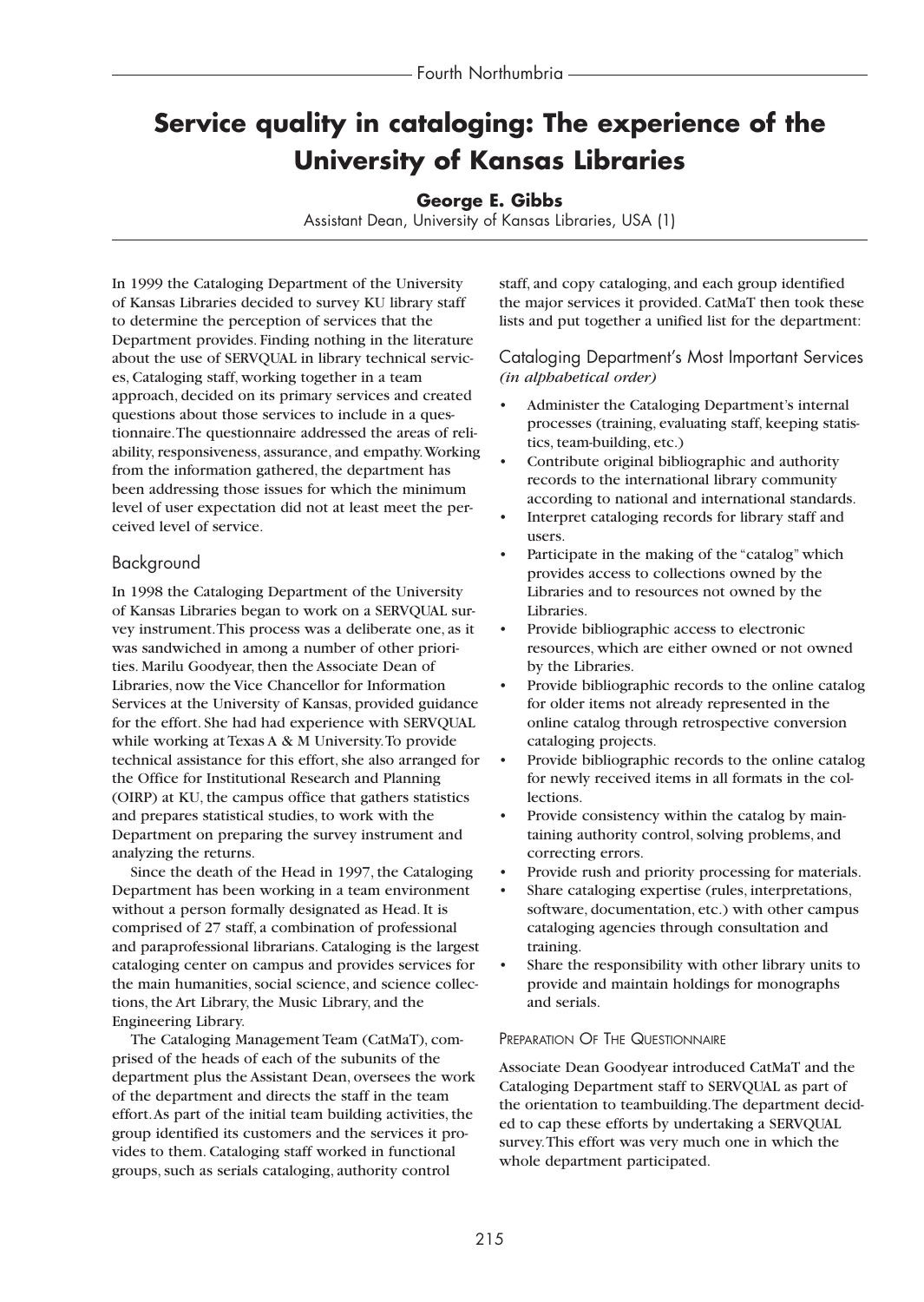In looking through the literature search we were able to find SERVQUAL surveys in reader service settings but did not find any technical service surveys. Therefore, it was necessary to devise our own instrument.The Associate Dean suggested that we collapse the 10 SERVQUAL dimensions to 5—Tangibles, Reliability, Responsiveness,Assurance, and Empathy, as the ones most relevant to our situation.

#### **SERVICE QUALITY DIMENSIONS**

|                  | 10                                |  |
|------------------|-----------------------------------|--|
| <b>Tangibles</b> | <b>Tangibles</b>                  |  |
| Reliability      | Reliability                       |  |
| Responsiveness   | Responsiveness, Access,           |  |
|                  | Communication, Understanding the  |  |
|                  | Customer                          |  |
| Assurance        | Competence, Credibility, Security |  |
| Empathy          | Courtesy, Understanding the       |  |
|                  | Customer                          |  |

We subsequently decided to eliminate Tangibles (the appearance of physical facilities, equipment, and personnel) from the survey, since it is not an important dimension of cataloging service. Department staff participated in a number of brainstorming sessions.The goal was to formulate statements for each of the four SERVQUAL areas based on the top six of the department's essential services.These statements would then be turned into questions for the survey.

For example:

Interpret Cataloging Records for Library Staff and Users

**Reliability** (Ability to perform the promised service dependably)

- 1. Cataloging can explain the record in an understandable manner.
- 2. Cataloging can accurately interpret bib records.

**Responsiveness** (Willingness to help customers and to provide prompt service)

Includes: **Access** (Approachability and ease of contact); **Communication** (Keeping customers informed in language they can understand)

- 1. Cataloging staff answer questions without resorting to jargon.
- 2. Cataloging provides sufficient information about the types of information it changes in the online catalog.
- 3. Cataloging staff are always approachable.
- 4. Cataloging keeps staff informed about changes in personnel.
- 5. Cataloging staff are usually available to answer questions.
- 6. It is easy to know whom to contact with regard to a given problem.
- 7. When I call cataloging, I get an answer to my question.

**Assurance** (Knowledge and courtesy of employees and their ability to convey trust and confidence)

Includes: **Competence** (Possession of the required skills and knowledge to perform the service); **Credibility** (Trustworthiness, believability, honesty--people believe you to be competent, approachable, etc.); **Security** (Freedom from danger, risk, or doubt)

- 1. Cataloging staff answer my questions competently.
- 2. I am satisfied with the answers I receive.
- 3. I believe Cataloging should provide initial training for all campus cataloging agencies.
- 4. I believe that Cataloging should provide additional one-on-one tutoring for all campus cataloging agencies.

**Empathy** (Caring, individualized attention the department provides its customers)

Includes: **Courtesy** politeness, respect, consideration); **Understanding the customer** Making the effort to know the customers and their needs)

- 1. Cataloging staff members verify what I'm asking before answering my question.
- 2. A Cataloging web-based FAQ is important.

In addition to providing the basic work on formulating questions for the questionnaire, the sessions had the side benefit of focusing the attention of the department on its own identity. Most of the questions were identified as falling under the dimension Responsiveness, followed by Reliability,Assurance, and Empathy.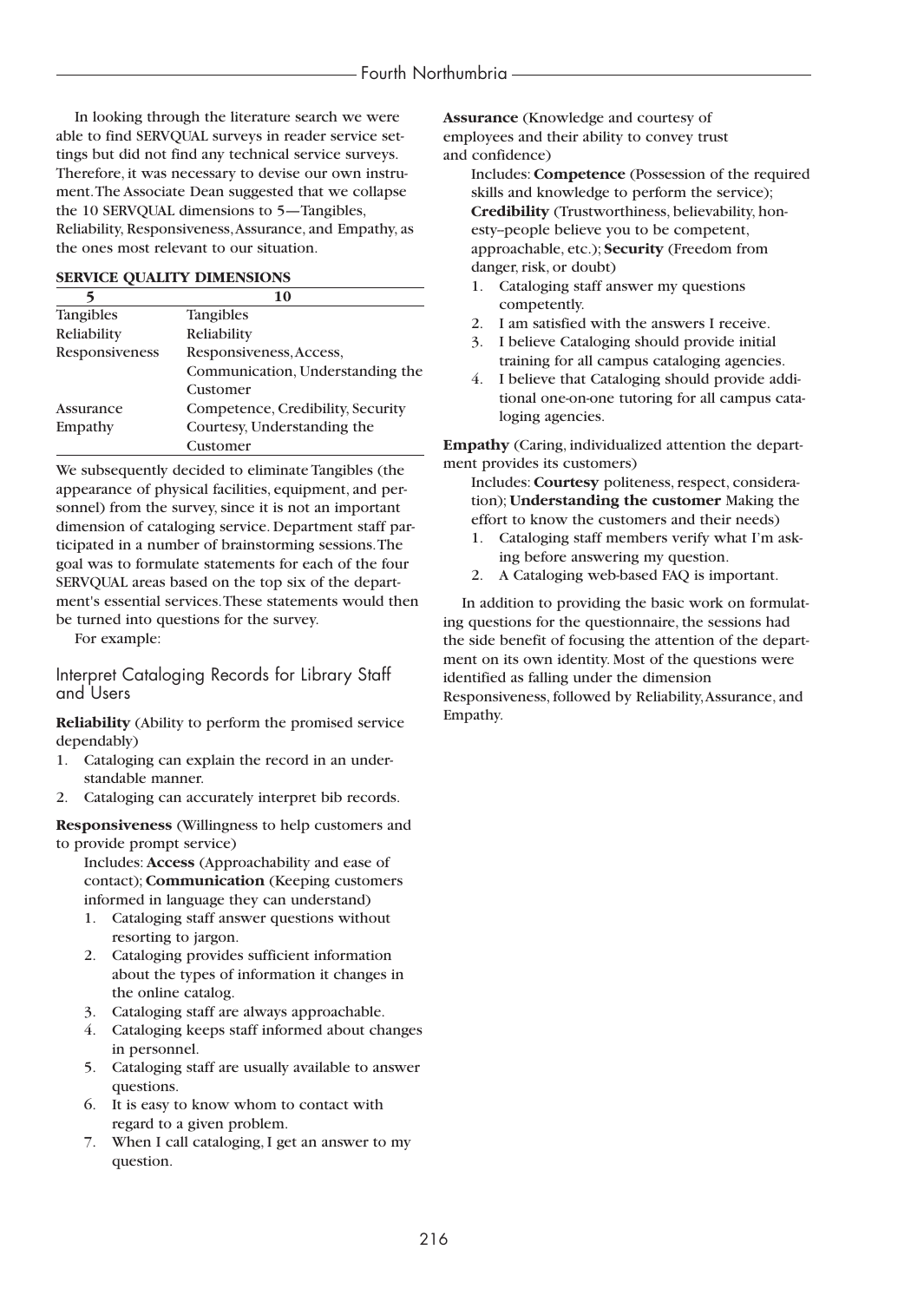| <b>Essential Services</b>                                                                                                                                                          | <b>Tangibles</b> | Reliability  | <b>Responsiveness</b> | <b>Assurance</b> | Empathy $\overline{ }$ |
|------------------------------------------------------------------------------------------------------------------------------------------------------------------------------------|------------------|--------------|-----------------------|------------------|------------------------|
| Interpret cataloging records for library<br>staff and users                                                                                                                        |                  | X            | X                     | X                | X                      |
| Provide bibliographic access to electronic<br>resources                                                                                                                            | X                | X            | X                     | X                | X                      |
| Provide bibliographic records to the online<br>catalog for older items not already<br>represented in the online catalog<br>through retrospective conversion<br>cataloging projects |                  | X            | X                     | X                | X                      |
| Provide bibliographic records to the online<br>catalog for newly received items in all<br>formats in the collections                                                               |                  | $\mathbf{X}$ | $\mathbf{X}$          | $\mathbf{X}$     | $\mathbf{X}$           |
| Provide consistency within the catalog by<br>maintaining authority control, solving<br>problems and correcting errors                                                              |                  | X            | X                     | X                | X                      |
| Share the responsibility with other library<br>units to provide and maintain holdings<br>for monographs and serials                                                                |                  | X            | X                     | X                | X                      |

*\*Empathy is checked because Listening (understanding the customer) applies to all services.*

At this point in the process a staff member from the Office of Institutional Research and Planning joined the CatMaT group to clarify the service statements. OIRP staff then turned the department's questions into the survey instrument.The survey was tested on several staff members, including several within the Cataloging Department. OIRP then prepared the final version of the instrument.

The body of the survey was 9 pages long. Included below is the first page of the survey, to illustrate that it follows the usual SERVQUAL pattern of asking for the minimum and desired service levels of the user, as well as the user's perception of the level of service provided:

### Watson Library Cataloging Department Customer Satisfaction Survey

#### **(Part I)**

We would like your impressions about Watson Library Cataloging Department's service performance relative to your expectations. Please think about the two different levels of expectations as defined below:

**Minimum Service Level: the minimum service performance you consider adequate**

#### **Desired Service Level: the level of service performance you desire**

Below are statements that ask you to evaluate Watson Cataloging Department with respect to **interpreting cataloging records for library staff**.

For each of the following statements, please indicate:

- (a) your *minimum* service level by circling one of the numbers in the first column;
- (b) your *desired* service level by circling one of the numbers in the second column; and
- (c) your *perception* of Watson Library Cataloging Department's service by circling one of the numbers in the third column.
- **... interpreting cataloging records for library staff**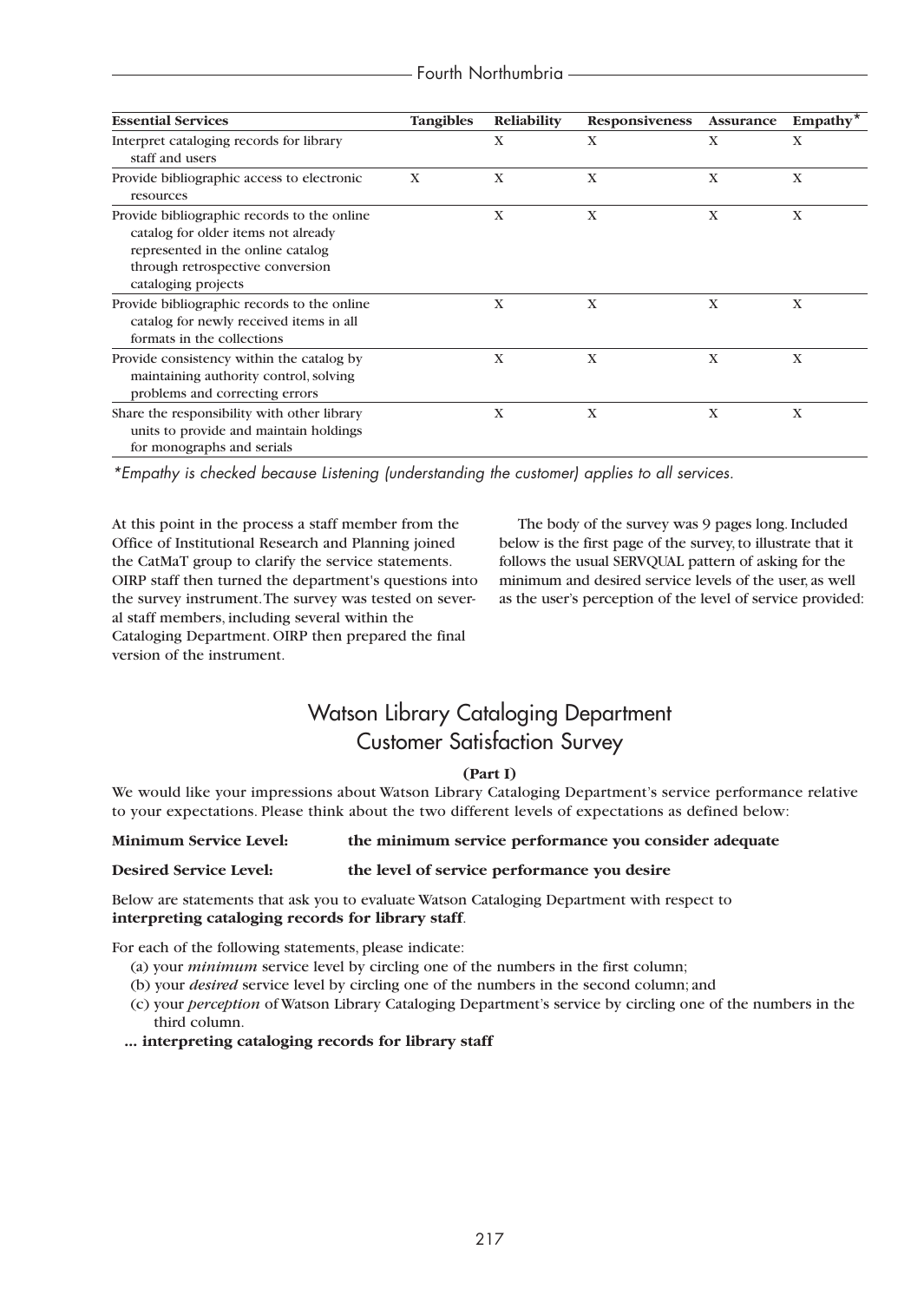| When it comes to                                                                                                  | (a) My minimum service<br>level is:                                                        | (b) My desired service<br>level is:                  | (c) My perception of<br><b>Watson's Cataloging</b><br><b>Department service</b><br>performance is: |  |
|-------------------------------------------------------------------------------------------------------------------|--------------------------------------------------------------------------------------------|------------------------------------------------------|----------------------------------------------------------------------------------------------------|--|
| Q1<br>explaining the<br>bibliographic record in an<br>understandable manner                                       | Low<br>High<br>1 2 3 4 5 6 7 8 9<br>$N - No$ Opinion                                       | High<br>Low<br>1 2 3 4 5 6 7 8 9<br>$N - No$ Opinion | Low<br>High<br>1 2 3 4 5 6 7 8 9<br>$N - No$ Opinion                                               |  |
| Q <sub>2</sub><br>accurately interpreting<br>information on<br>bibliographic records                              | Low<br>High<br>1 2 3 4 5 6 7 8 9<br>$N - No$ Opinion                                       | Low<br>High<br>1 2 3 4 5 6 7 8 9<br>$N - No$ Opinion | Low<br>High<br>1 2 3 4 5 6 7 8 9<br>$N - No$ Opinion                                               |  |
| Q <sub>3</sub><br>answering questions<br>without resorting<br>to jargon                                           | Low<br>High<br>1 2 3 4 5 6 7 8 9<br>$N - No$ Opinion                                       | Low<br>High<br>1 2 3 4 5 6 7 8 9<br>$N - No$ Opinion | Low<br>High<br>1 2 3 4 5 6 7 8 9<br>$N - No$ Opinion                                               |  |
| Q4<br>providing sufficient<br>of information the<br><b>Cataloging Department</b><br>changes in the online catalog | Low<br>High<br>information about the types $1\ 2\ 3\ 4\ 5\ 6\ 7\ 8\ 9$<br>$N - No$ Opinion | Low<br>High<br>1 2 3 4 5 6 7 8 9<br>$N - No$ Opinion | Low<br>High<br>1 2 3 4 5 6 7 8 9<br>$N - No$ Opinion                                               |  |
| Q <sub>5</sub><br>being friendly and<br>approachable to library staff                                             | Low<br>High<br>1 2 3 4 5 6 7 8 9<br>$N - No$ Opinion                                       | High<br>Low<br>1 2 3 4 5 6 7 8 9<br>$N - No$ Opinion | Low<br>High<br>$1 \t2 \t3$<br>4 5 6 7 8 9<br>$N - No$ Opinion                                      |  |
| Q <sub>6</sub><br>keeping staff informed<br>about changes in personnel                                            | Low<br>High<br>4 5 6 7 8 9<br>$1\quad 2$<br>$\overline{3}$<br>$N - No$ Opinion             | High<br>Low<br>1 2 3 4 5 6 7 8 9<br>$N - No$ Opinion | Low<br>High<br>1 2 3 4 5 6 7 8 9<br>$N - No$ Opinion                                               |  |

On the 10th page the user was asked to weight the 5 SERVQUAL dimensions. Below is the result of the weighting provided by staff outside the Cataloging Department:

#### **Distribution of Points Among Service Dimensions Other Library Staff**

| <b>Service</b><br><b>Dimensions</b> | <b>Overall Quality of Service</b>                                                                             | Count | Mean | Median | <b>Std</b> |
|-------------------------------------|---------------------------------------------------------------------------------------------------------------|-------|------|--------|------------|
| Reliability                         | Cataloging's ability to perform the<br>promised service dependably<br>and accurately                          | 39    | 42.9 | 40     | 19.66      |
| <b>Responsiveness</b>               | Cataloging's willingness to help library<br>staff members and to provide<br>prompt service                    | 39    | 21.4 | 20     | 9.25       |
| Assurance                           | The knowledge and courtesy of<br>Cataloging staff members and their ability<br>to convey trust and confidence | 39    | 21.6 | 20     | 14.53      |
| Empathy                             | The caring, individualized attention<br>Cataloging provides library staff members                             | 39    | 14   | 15     | 8.16       |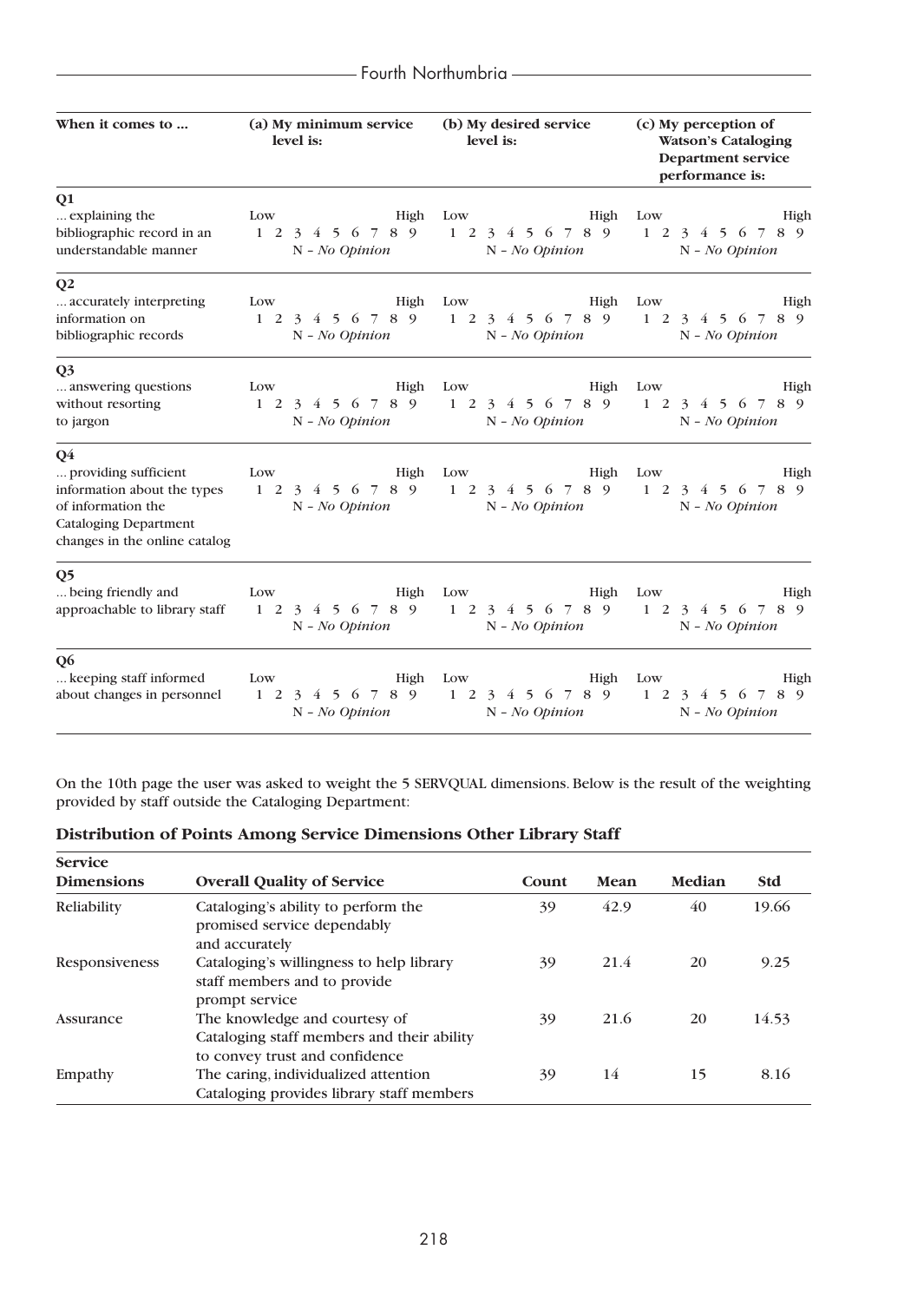On the 11th and 12th pages the customer was asked to supply some demographic information, including whether or not s/he worked in the Cataloging Department.Additionally, the customer was given space in which s/he could provide free-form comments about the most liked and disliked activities of the department.

The survey was sent to the 168 members of the library staff in June 1999.As an incentive to return the questionnaire, a ticket was attached to the questionnaire that could be used for a drawing for a \$25 gift certificate at the campus bookstore. Of the 168 surveys, 66 were returned for a return rate of 39%. In retrospect, it is easy to see that one possible reason for the disappointingly low rate is the length of the questionnaire. Also, since the questionnaire was sent out just before the implementation of the new integrated system, a number of staff were preoccupied with preparing for that event.

OIRP then analyzed the questionnaires that had been returned and prepared a summary of the results for the Libraries. It runs more than 180 pages. Because of the demographic information requested, OIRP analyzed the responses from the Cataloging Department staff separately from that of other staff members outside the Department. (Incidentally, this survey was the first SERVQUAL instrument that OIRP had created and analyzed.)

#### **Results**

On overall quality of service Cataloging rated itself from 4 to 9 on the scale, with the majority falling into categories 6 to 8; for other staff the range was wider with the majority rating service at level 7. Cataloging staff and the Libraries' staff as a whole believe that the Department is most successful in providing consistency within the catalog by maintaining authority control, solving problems, and correcting errors. Both groups agreed on the specific sub-areas where Cataloging is most successful in providing this service.They are under the area of Responsiveness and include:

correcting errors in the cataloging within 3 weeks of being reported;

spending an appropriate amount of time on the creation and maintenance of authority control; making sure that the headings in the online catalog are consistent;

working toward bringing all the works of one author together under one heading.

Cataloging staff recognized room for improvement in the area of "providing bibliographic access to electronic resources." This result was expected. In August 1999 just after the surveys were returned, the KU Libraries moved from a locally developed bibliographic system to the Voyager system.The local system had not allowed for the display of URL information or the possibility of linking to

electronic resources. Consequently, we knew that this area was one in which all library staff sought an improvement.We also knew that the Voyager system did have these capabilities and that, therefore, we would almost immediately be able to address this area successfully.

Cataloging staff report the level of service as unacceptable in only 8 out of 64 specific sub-areas.The largest discrepancy between perceived level of service and minimum acceptable level is the area of making sure the library still owns all books represented in the online catalog, which is a dimension of Assurance. Generally, other library staff give higher ratings to desired level of service than members of the Cataloging Department, indicating a higher level of expectation. Other library staff report unacceptable levels of service across most areas of service. Generally, the discrepancies between minimum acceptable levels and perceived levels of performance are broader among the other library staff.

Follow up on the survey results has been moving slowly. First, there was a delay in receiving the results. Shortly after the survey was completed, the Libraries implemented a new integrated library system.Also, over the next year the department filled several copy-cataloging vacancies. Following up on the survey thus became a somewhat lower priority than training and concentrating on core tasks.

The Cataloging Management Team decided to look first at the areas of difference between the minimum expectation and the perceived level of service for other library staff.We identified those categories for which there was the greatest negative difference and have established an action plan to address the situation.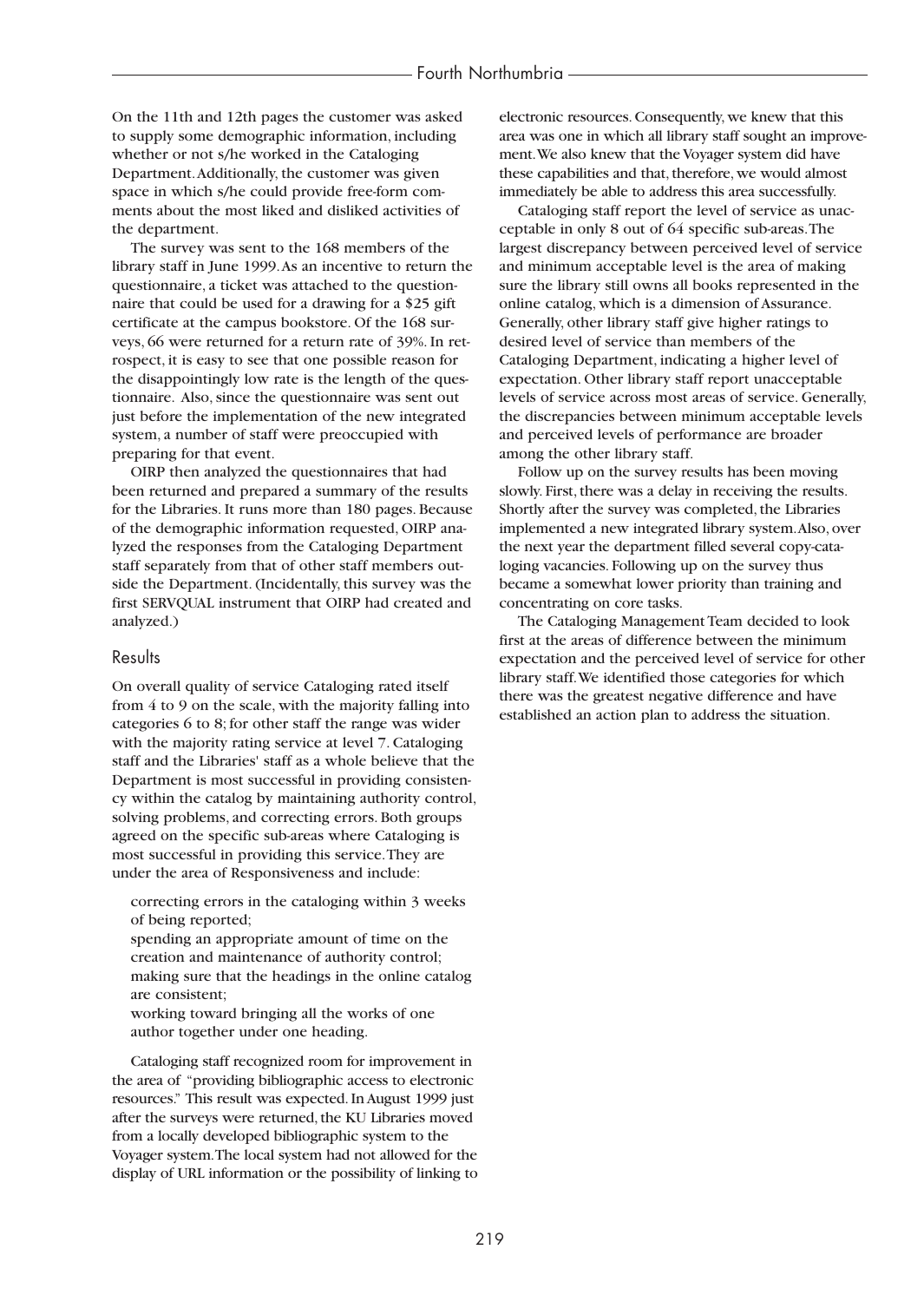## Chart of all negative differences between minimum and perception

|                                                                                                                                                                              | Difference between<br>minimum and |                                                                                                                                                                                             |
|------------------------------------------------------------------------------------------------------------------------------------------------------------------------------|-----------------------------------|---------------------------------------------------------------------------------------------------------------------------------------------------------------------------------------------|
| Section                                                                                                                                                                      | perception                        | <b>Action Plan</b>                                                                                                                                                                          |
| <b>Section I</b>                                                                                                                                                             |                                   |                                                                                                                                                                                             |
| (interpreting cataloging records for library staff)                                                                                                                          |                                   |                                                                                                                                                                                             |
| Q3-answering questions without resorting to<br>jargon                                                                                                                        | $-0.2$                            | Work with Cataloging staff on answering ques-<br>tions without jargon.                                                                                                                      |
| Q4-providing sufficient information about the<br>types of information the Dept. changes in the<br>online catalog                                                             | $-0.4$                            | Prepare document to share with staff.                                                                                                                                                       |
| Q8-making sure that every library staff member<br>receives an answer to his or her question                                                                                  | $-0.2$                            | Work with Cataloging staff on service issues.                                                                                                                                               |
| <b>Section II</b><br>(providing bibliographic access to electronic<br><i>resources</i> )                                                                                     |                                   |                                                                                                                                                                                             |
| Q6-providing accurate URLs                                                                                                                                                   | $-1.0$                            | Voyager allows for display of URLs and linking to<br>the electronic source; URLs for paid sources are<br>being checked; Errors in URLs for other resources<br>depend on staff notification. |
| Q7-soliciting adequate input from staff about<br>what is needed by way of call numbers, URL<br>displays, holdings displays, text of notes, etc.                              | $-0.1$                            | Electronic Information Council established first<br>standards; ongoing standards being addressed by<br>CERA.                                                                                |
| <b>Section III</b><br>(retrospective conversion cataloging projects to<br>provide bibliographic records for the online cat-<br>alog for older items not already represented) |                                   |                                                                                                                                                                                             |
| Q4-working to overcome the problem of similar<br>materials not having the same classification<br>number or being split between two call<br>numbers                           | $-0.3$                            | Correct situations that are reported; reiterate poli-<br>cy about when changes will be made.                                                                                                |
| Q11-making sure that the library still owns all<br>books represented in the online catalog                                                                                   | $-0.8$                            | Need inventory of collections by Circulation staff<br>to identify problems for Cataloging to correct.                                                                                       |
| Q12-making sure all the call numbers on the<br>books match the call numbers on the biblio-<br>graphic record                                                                 | $-0.2$                            | Retrospectively, need inventory of collections by<br>Circulation staff to identify problems; prospective-<br>ly, new system allows copying of call number,                                  |
| <b>Section IV</b>                                                                                                                                                            |                                   | thereby reducing the chance of transcription                                                                                                                                                |
| (representing the bibliographic records of newly<br>received items in all formats in the collections)                                                                        |                                   | errors.                                                                                                                                                                                     |
| Q1-preventing new books and other materials<br>from getting lost during cataloging                                                                                           | $-0.9$                            | Move security stripping to earlier stage of process-<br>ing; provide locked cabinet for AV materials.                                                                                       |
| Q2-providing adequate bibliographic access to<br>the individual titles within monographic<br>series                                                                          | $-0.4$                            | In process; solicit input from staff on what addi-<br>tional series to analyze; reiterate policy on when<br>series will be analyzed.                                                        |
| Q4-promptly processing serial receipts                                                                                                                                       | $-1.0$                            | No backlog of new serial titles and title changes in<br>Serials Cataloging; responsibility for check in of<br>current serials in Retrieval Services.                                        |
| Q5-working to represent everything the library<br>owns in the online catalog                                                                                                 | $-1.3$                            | In process.                                                                                                                                                                                 |
| Q6-provide online access for newly received<br>items within 2 weeks                                                                                                          | $-0.7$                            | This currency reached for $\frac{1}{2}$ of incoming materi-<br>al; need to review some policies to meet this cur-<br>rency for remaining materials.                                         |
| Q7-adding brieflisted records in a way that is<br>adequate for users' needs                                                                                                  | $-0.8$                            | Information in some fields in brieflisted records<br>has been augmented; Voyager keyword searching<br>capability has increased access to brieflisted<br>records.                            |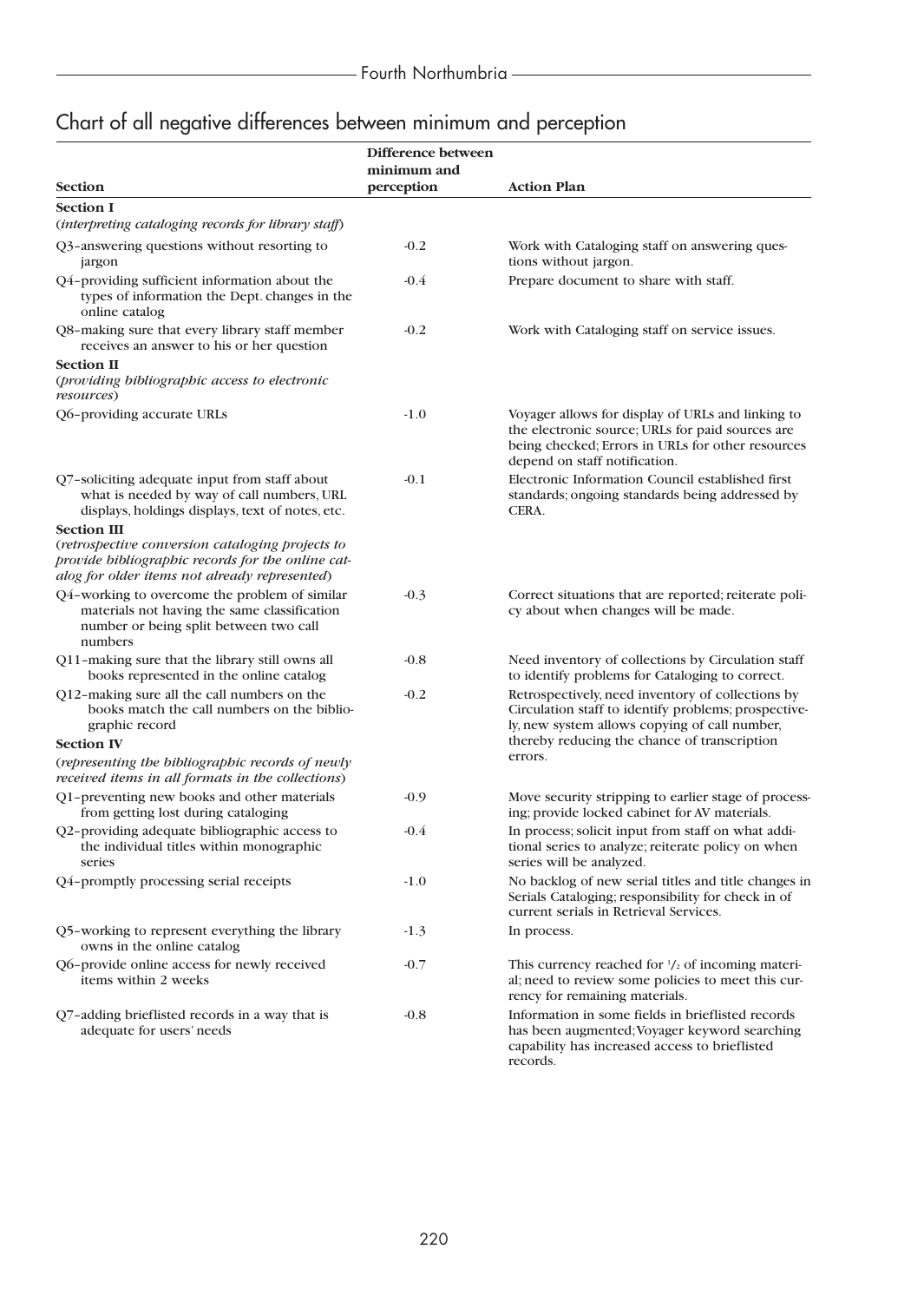## Chart of all negative differences between minimum and perception continued

|                                                                                                                                                     | Difference between<br>minimum and |                                                                                                                                                     |
|-----------------------------------------------------------------------------------------------------------------------------------------------------|-----------------------------------|-----------------------------------------------------------------------------------------------------------------------------------------------------|
| Section                                                                                                                                             | perception                        | <b>Action Plan</b>                                                                                                                                  |
| <b>Section IV</b> continued                                                                                                                         |                                   |                                                                                                                                                     |
| Q8-making it possible to retrieve in process<br>materials quickly                                                                                   | $-0.1$                            | Reviewed process in the Voyager environment;<br>construct an online form for user requests.                                                         |
| Q9-making sure that the hold and notify routines<br>meet the users' needs                                                                           | $-0.4$                            | Reviewed process in the Voyager environment; do<br>not put notify material into Hold.                                                               |
| Q10-soliciting staff input for corrections of<br>online catalog records                                                                             | $-0.2$                            | Send out message to staff reminding them to send in<br>corrections; upgrade catalog comment capability.                                             |
| Q11-working to overcome the problem of similar<br>materials not having the same classification<br>number or being split between two call<br>numbers | $-0.7$                            | Correct situations that are reported. Reiterate pol-<br>icy about when changes will be made.                                                        |
| Q12-minimizing the number of items placed in<br>Hold                                                                                                | $-0.7$                            | Complete training of new cataloging staff and<br>assign work with the goal of reducing the amount<br>of material sent to Hold.                      |
| Q14-freely and willingly sharing information<br>with colleagues outside the dept.                                                                   | $-0.7$                            | Send out department updates regularly.                                                                                                              |
| <b>Section V</b>                                                                                                                                    |                                   |                                                                                                                                                     |
| (providing consistency within the catalog by<br>maintaining authority control, solving<br>problems and correcting errors)                           |                                   |                                                                                                                                                     |
| Q1-providing sufficient references to help staff<br>and patrons find materials                                                                      | $-0.4$                            | Remind staff to notify Authority Section if a refer-<br>ence is needed; remind staff of newly available                                             |
| <b>Section VI</b>                                                                                                                                   |                                   | keyword searching as an added help.                                                                                                                 |
| (sharing the responsibility with other library<br>units to provide and maintain holdings for<br>monographs and serials)                             |                                   |                                                                                                                                                     |
| Q1-correcting errors in holdings records within<br>3 weeks of being reported                                                                        | $-0.9$                            | Being done with monographs; serials holdings part<br>of Retrieval Services responsibilities.                                                        |
| Q2-making sure that holdings notes are under-<br>standable                                                                                          | $-0.4$                            | Reviewed what notes are added and how Voyager<br>displays them.                                                                                     |
| Q4-providing adequate documentation on hold-<br>ings policies and procedures                                                                        | $-1.0$                            | With move to new system, Retrieval Services now<br>responsible for serial holdings documentation;<br>monographs policy added to Cataloging website. |
| Q5-working toward making KU's holdings acces-<br>sible on OCLC                                                                                      | $-1.3$                            | Done for key ILL titles.                                                                                                                            |
| Q6-making sure that every volume or issue of a<br>serial on the holdings record exists in the<br>library                                            | $-0.7$                            | Need inventory of collections by Circulation staff<br>to identify problems for Cataloging to correct.                                               |
| Q7-freely and willingly sharing information with<br>colleagues outside the dept.                                                                    | $-0.8$                            | Send out department updates regularly.                                                                                                              |